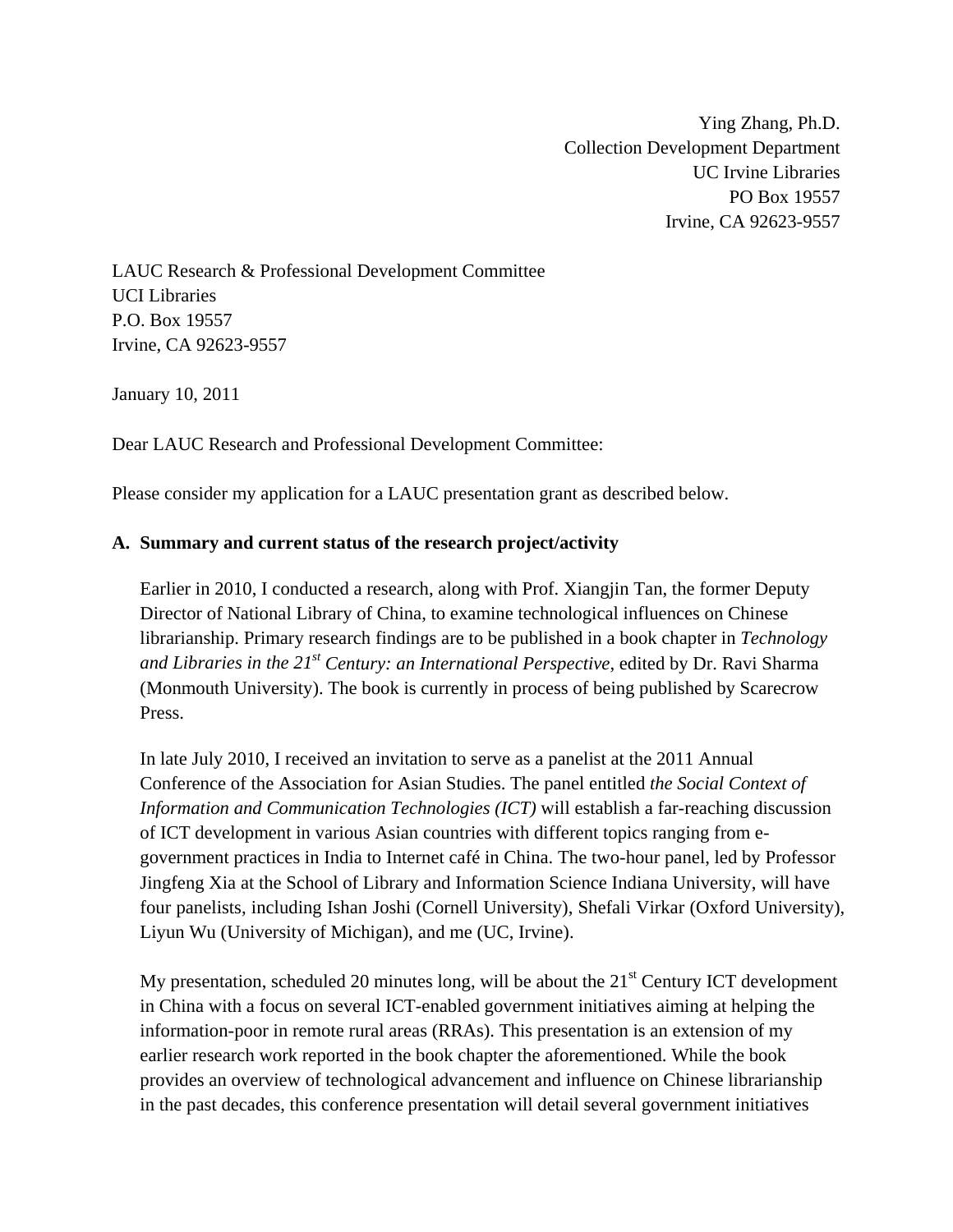launched in the  $21<sup>st</sup>$  century to help in establishing technology rich information centers in RRAs to improve residents' access to government, cultural and educational resources. The presentation will also address the effectiveness of these government initiatives.

# **B. Description of and timetable for the activities to be funded by the Mini-Grant for Presentation Grant. If release time is required, please provide a sample signed memo or email from your department head or supervisor.**

The activities to be funded by the Presentation Grant would include conference registration, local transportation and three nights of hotel rooms in Honolulu, Hawaii where the panel presentation will be given. While the Conference of the Association for Asian Studies (AAS) will be held from March 31 through April 3, 2011, the presentation is scheduled in the morning of April 2. Immediate prior to the AAS conference, I will attend the annual meeting of Council of East Asian Libraries (a sub-organization of AAS) which will be held in the same location from March  $29 - 30$ , 2011.

Permission from my Department Head for time release and additional funding support is attached.

#### **C. Summary of the budget.**

- Conference registration: \$125
- Estimated Airfare: \$700
- Local ground transportation: \$80
- $\bullet$  Hotel room (6 nights): \$600
- Estimated meal cost: \$300
	- Total cost: \$1,805

Amount of funding requested: \$500

# **D. Indicate whether the applicant is a member of the bargaining unit represented by the UC-AFT or a non-represented librarian.**

I am a member of the Bargaining Unit represented by the UC-AFT, at the Irvine campus.

### **E. Abstract of the paper or poster accepted for presentation.**

Prior to the 21st century, it was very difficult for people who lived in remote rural areas in China to access information essential to their daily lives. As of 2000, there were 144 counties without a single library and 756 counties without collection development fund at all. In contrast to the ever rapid advancement of information and communication technologies in the coastal areas, the development of public information access in the remote rural areas was almost stagnant, and consequently created a much deeper information divide between the two